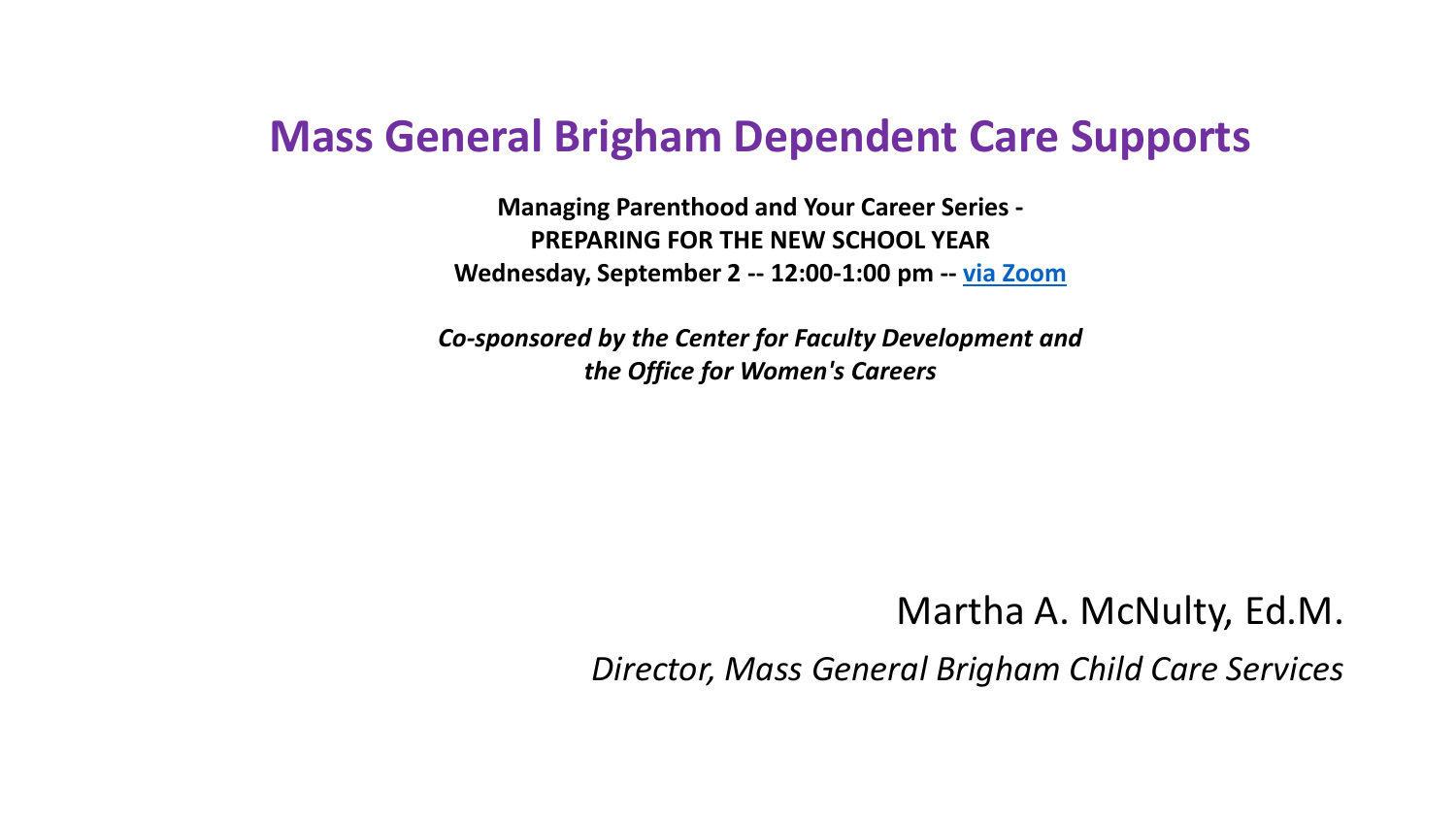## MGB Survey of Working Parents and Caregivers

'*In the recent survey of working parents and caregivers, more than 6,000 Mass General Brigham employees shared their concerns and struggles with caring for and educating their children and other family members.* 

*Mass General Brigham is now offering access to discounted tutoring, test prep, enrichment classes and virtual or in-home learning pods to help families navigate this challenging time. Our expanded partnership with Bright Horizons can also help you locate an in-home child care provider, elder care services, pet care and housekeepers*.'

[MGB Communications](https://pulse.massgeneralbrigham.org/.profile/ccontent) – August 26, 2020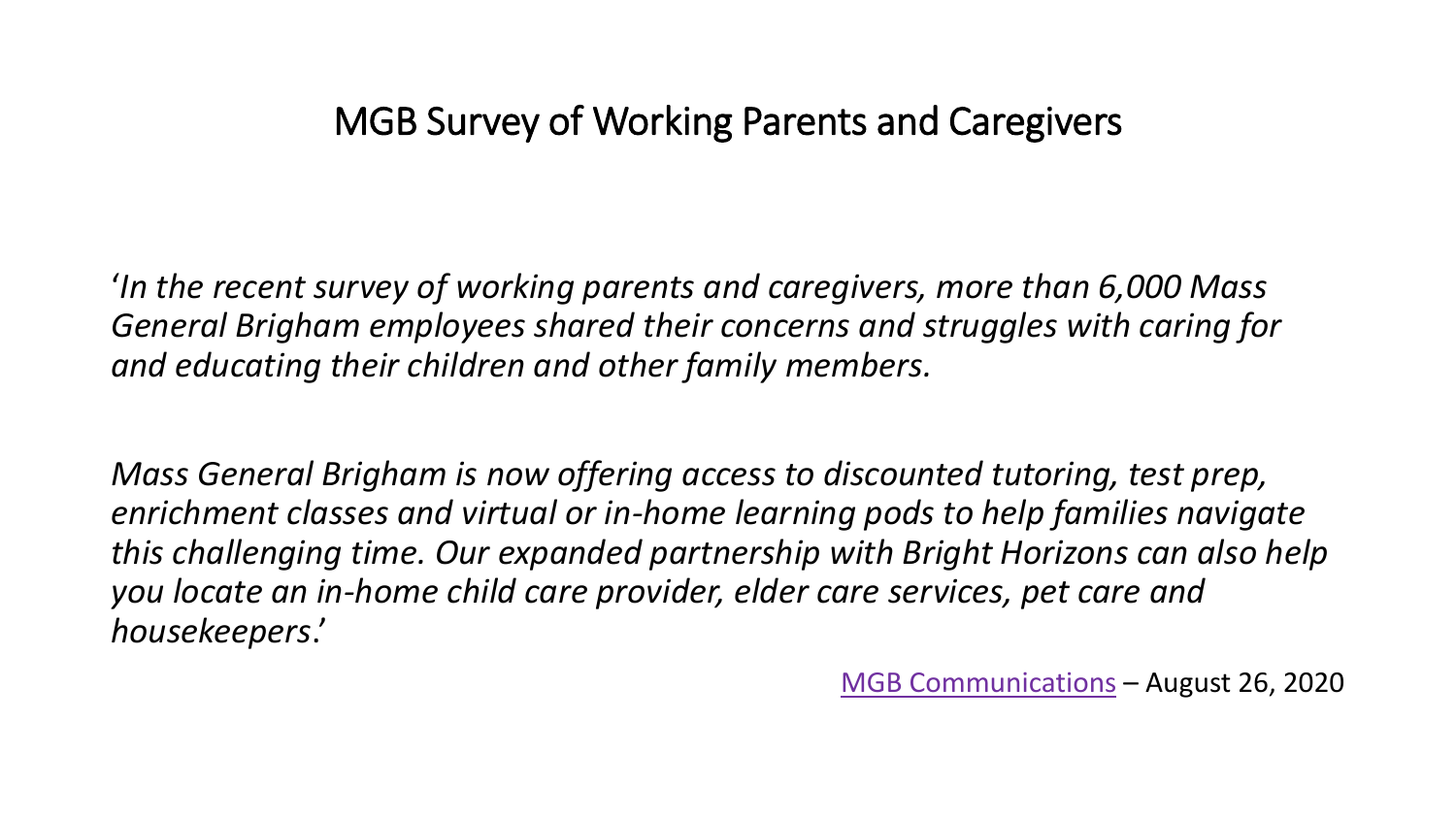Child and Dependent Care Resources for the Upcoming School Year

➢Mass General Brigham (MGB) provides a variety of child and dependent care resources to assist with care and education**.**

- **In-Home Care** through **Bright Horizons** and **Care.com**
- **In-Center Care** through **Mass General Brigham Child Care Services**
- **MGB Employee Assistance Program (EAP) Resources**
- **Additional Dependent Care Resources** through **Bright Horizons**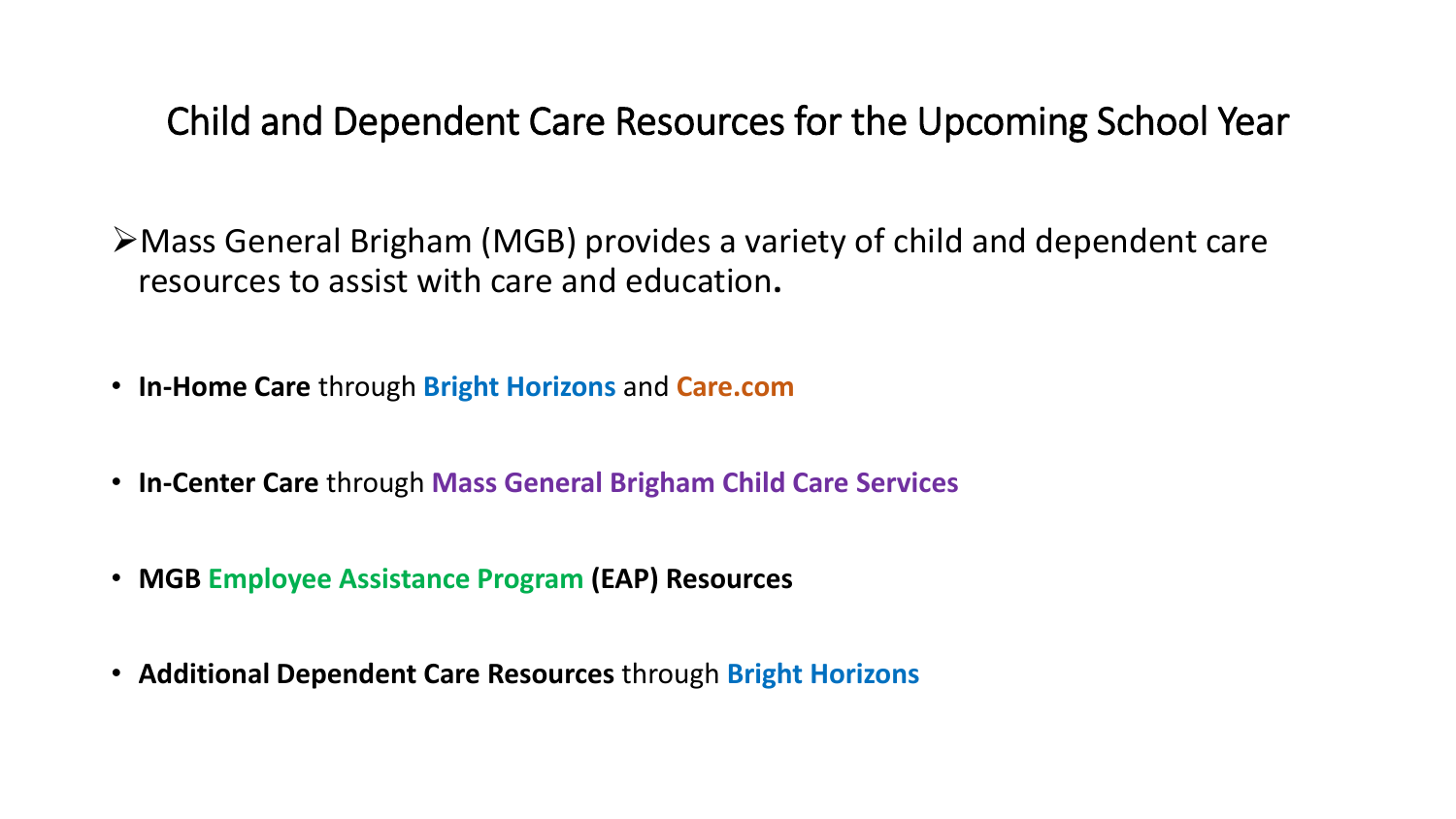# In-Home Care through Bright Horizons and Care.com

#### ➢ **Bright Horizons**

- **Back-Up Care Solutions –Infants through Adults** Reserve reliable in-home back-up care with COVID-19 protocols to keep your family healthy and safe. Cost for back-up care is \$3 per hour (for up to 3 children from the same family) for employees who earn \$36 per hour or less (annualized salary of  $\$75,000$  or lèss). All others will pay \$8 per hour (up to 3 children from the same family). Mass General Brigham will pay the remaining costs.
- In-home care from Bright Horizons will be available for 40 uses between July 14 and December 31, 2020.
- If you have eldercare needs, get free access to *YearsAhead*, an online resource for elder care needs, including free assessments and caregiver search tools.

#### ➢ **Care.com**

- **Care.com In-Home Backup Care - Infants through Teens** In-home backup care through [Care.com](https://www.massgeneralbrigham.org/for-employees/child-care) is available for benefits-eligible employees at all Mass General Brigham affiliates. The cost is \$3 per hour (for up to 3 children from the same family) for employees who earn \$36 per hour or less (annualized salary of \$75,000 or less). All others will pay \$8 per hour (up to 3 children from the same family). Mass General Brigham will pay the remaining costs. <u>Care.com will</u> charge \$8 per hour and Mass General Brigham will reimburse those earning less than \$36.00 per hour (annualized salary of \$75,000 or less) the \$5 per hour. Reimbursement may take up to 4 weeks.
- In-home Care from [Care.com](https://www.massgeneralbrigham.org/for-employees/child-care) will be available for 40 uses between July 14 and December 31, 2020.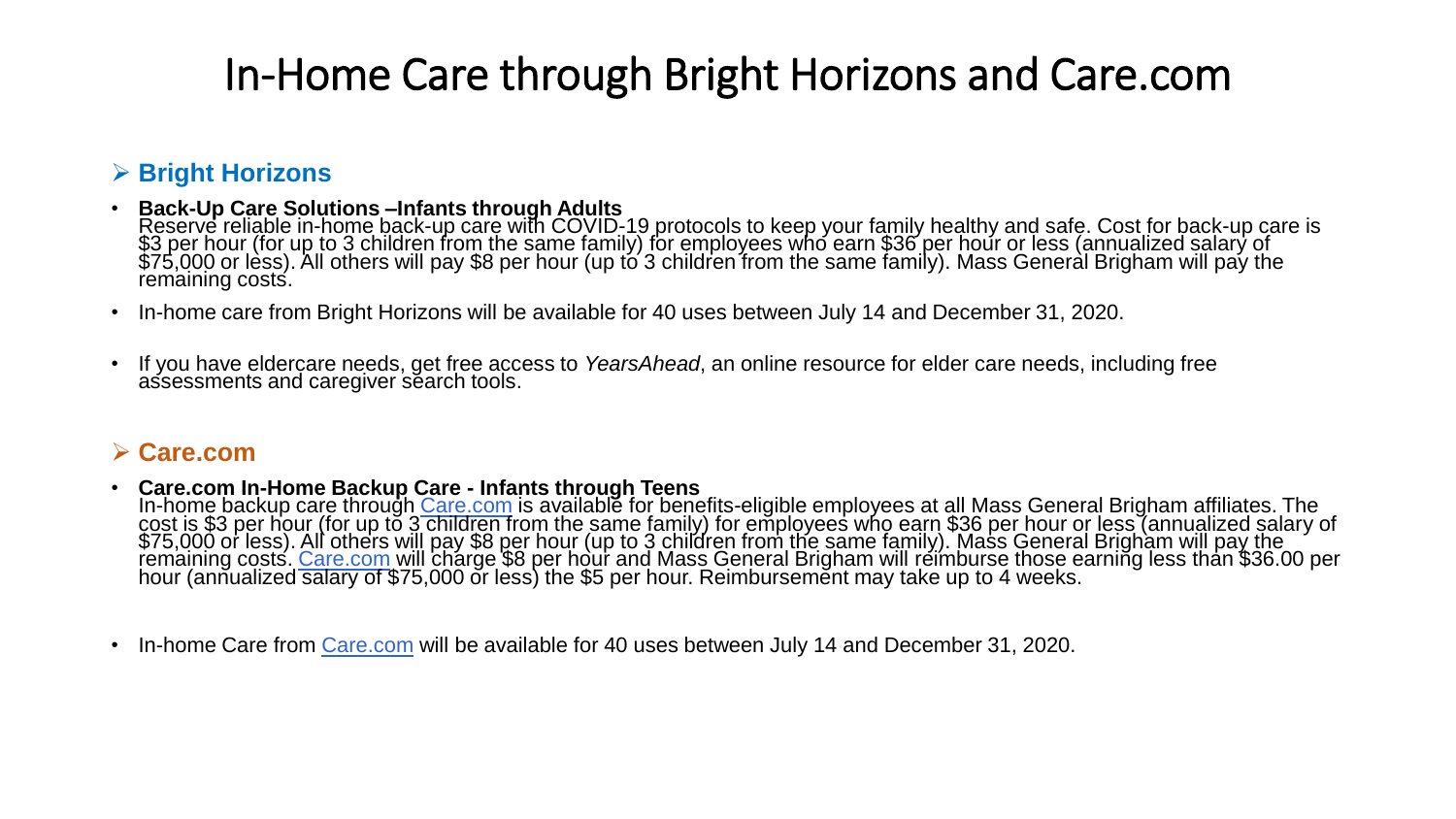## In-Center Care through Mass General Brigham Child Care Services

#### ➢ **Mass General Brigham Traditional Child Care Centers**

In-center fall programming in the Mass General Brigham Child Care Centers is offered to benefits-eligible employees from September 8 to December 31.

- Registration priority will be given to families who were enrolled at traditional child care centers pre-COVID. A limited number of slots may be available in our traditional care centers between September 8 and December 31 on a first come, first served basis. Information on the traditional care centers and how to apply to the waitlist can be obtained by calling the center directly.
- Cost: Tuition will return to the pre-COVID fee schedule and will be in effect through December 31, 2020; please visit FAQs for link to tuition rates.

| <b>Location</b>                                              | <b>Address</b>                           | <b>Contact</b> | <b>Age Range Served</b> | <b>Hours</b>      |
|--------------------------------------------------------------|------------------------------------------|----------------|-------------------------|-------------------|
| <b>MGH Children's Center</b>                                 | 3 Thirteenth St., Charlestown            | 617-726-1537   | 8 weeks through 6 years | $6:30am - 5:00pm$ |
| McLean Child Care Center                                     | 115 Mill St., Belmont                    | 617-855-2421   | 8 weeks through 6 years | 7:00am - 5:30pm   |
| Mass General Brigham<br>Children's Center at<br>Assembly Row | 251 Grand Union Boulevard,<br>Somerville | 857-282-1105   | 8 weeks through 6 years | 7:00am - 5:30pm   |

#### ➢ **Mass General Brigham Backup Child Care Centers**

Fall programming will be available at the MGH Backup Center and the BWH Backup Center between September 8 and December 31.

- Registration for backup child care can be made by calling the centers directly at the numbers listed below.
- Cost: For employees who earn \$36 or less per hour (annualized salary of \$75,000 or less), the cost is \$24/day for 1 child or \$45/day for 2 or more children. All others will pay \$48/day for 1 child or \$90/day for 2 or more children. Mass General Brigham will pay the remaining costs.

| <b>Location</b>                      | <b>Address</b>                                  | <b>Contact</b> | <b>Age Range Served</b>  | <b>Hours</b>  |
|--------------------------------------|-------------------------------------------------|----------------|--------------------------|---------------|
| Brigham and Women's<br>Backup Center | 850 Boylston St.,<br>Chestnut Hill              | 617-732-9543   | 8 weeks through 12 years | 6:30am-5:00pm |
| Mass General Backup<br>∣Center       | Warren Building, 55 Fruit St.,<br><b>Boston</b> | 617-724-8414   | 8 weeks through 12 years | 6:30am-5:00pm |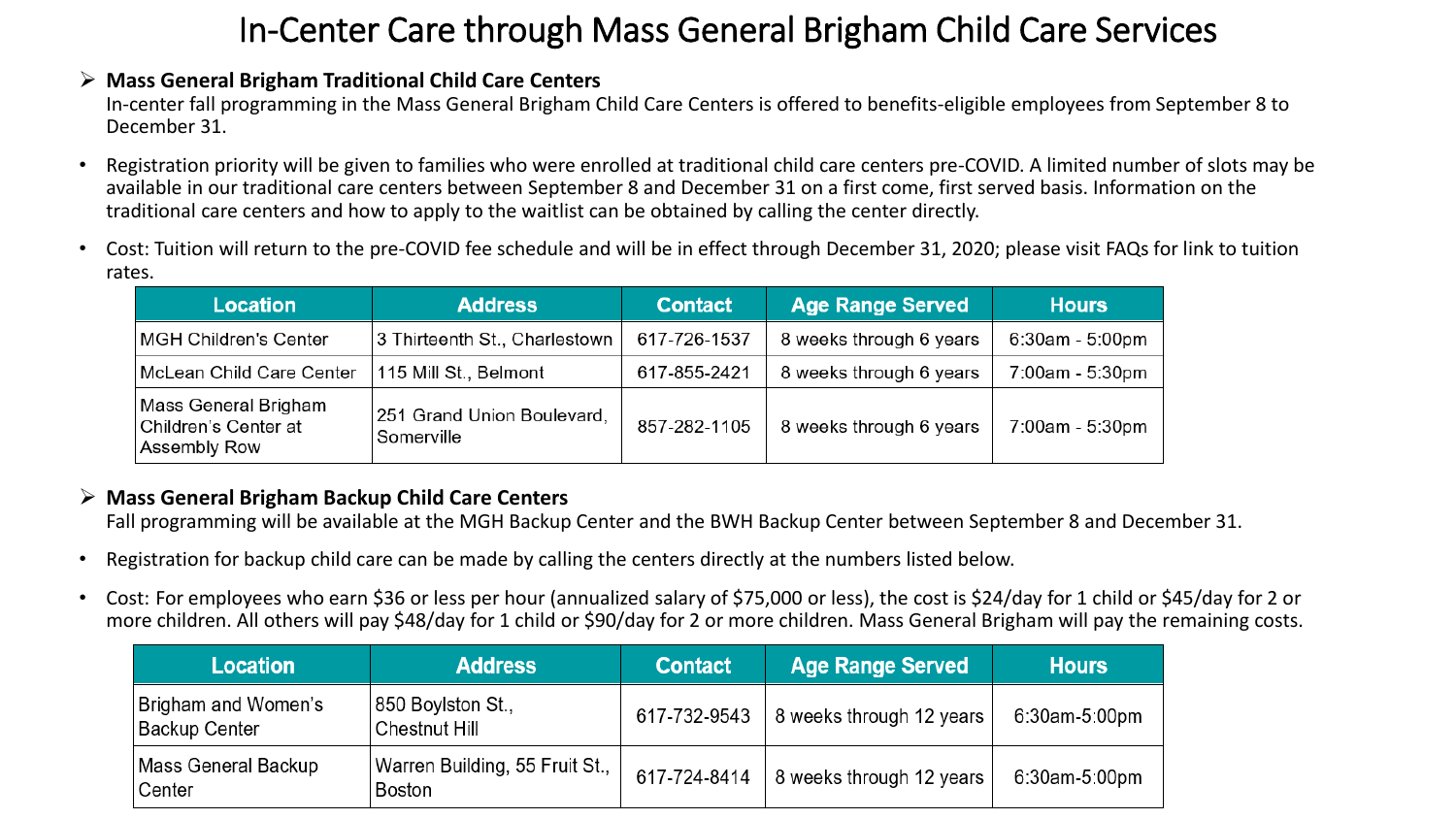# Employee Assistance Program Resources

• The Employee Assistance Program provides guidance for Back to School Planning During the Pandemic on its website, [http://eap.partners.org,](http://eap.partners.org/) including state information, offered trainings and resources with live links for school-age parents.

• In addition, [Mass General Brigham Community Connects](https://community-help.mgh.harvard.edu/) can help you connect with other families in your neighborhood for nanny shares, tutoring and learning pods. This site is only available to Mass General Brigham employees and can help you find other families to take advantage of the child care and tutoring services listed above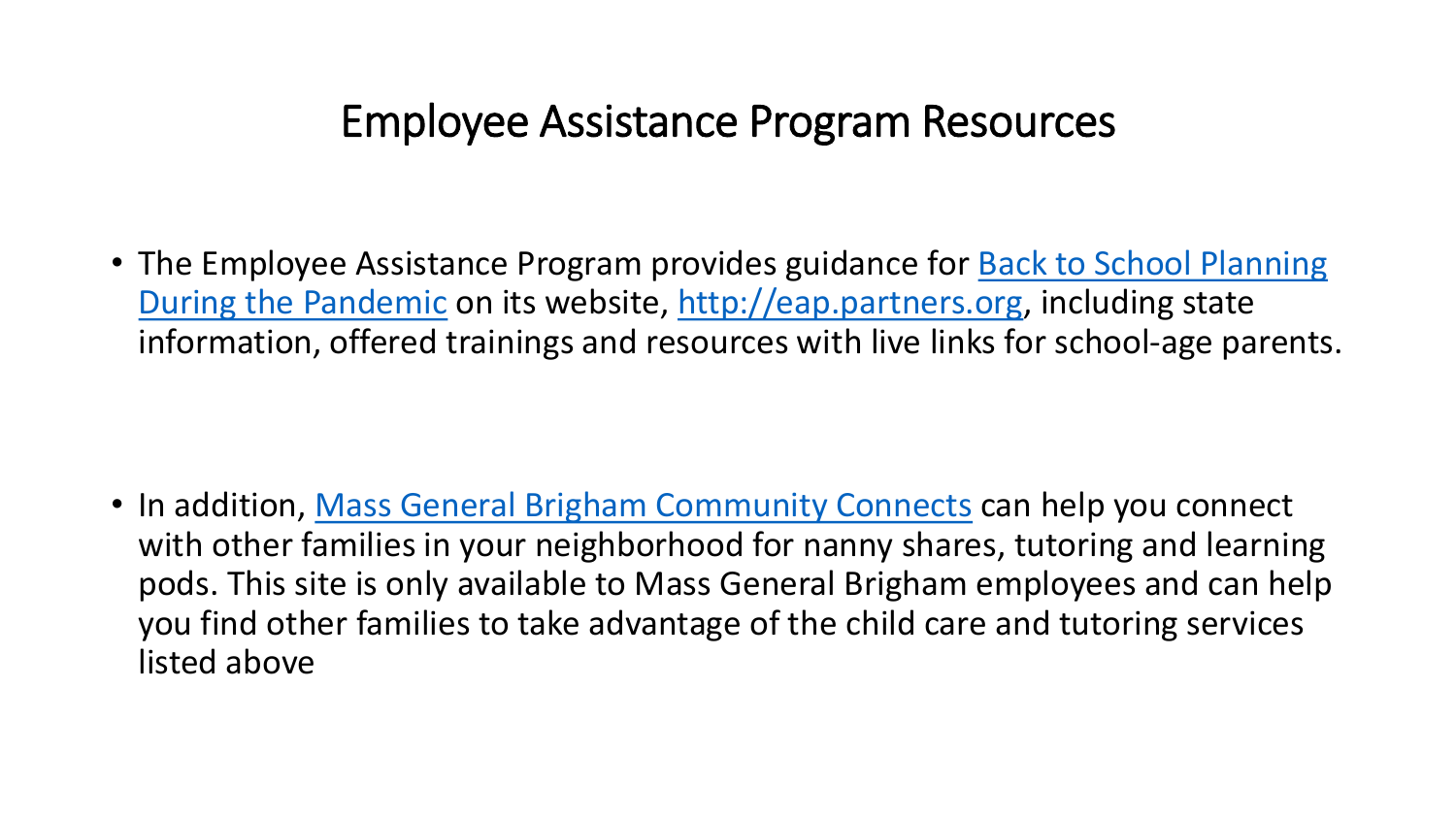# Additional Dependent Care Resources through Bright Horizons

- In addition to Mass General Brigham (MGB) has partnered with **Bright Horizons**  to provide programming throughout the upcoming school year.
- These programs can help you with child care, dependent care, tutoring and inhome education.
- The following slide summarizes the Bright Horizons' supports for the upcoming school year.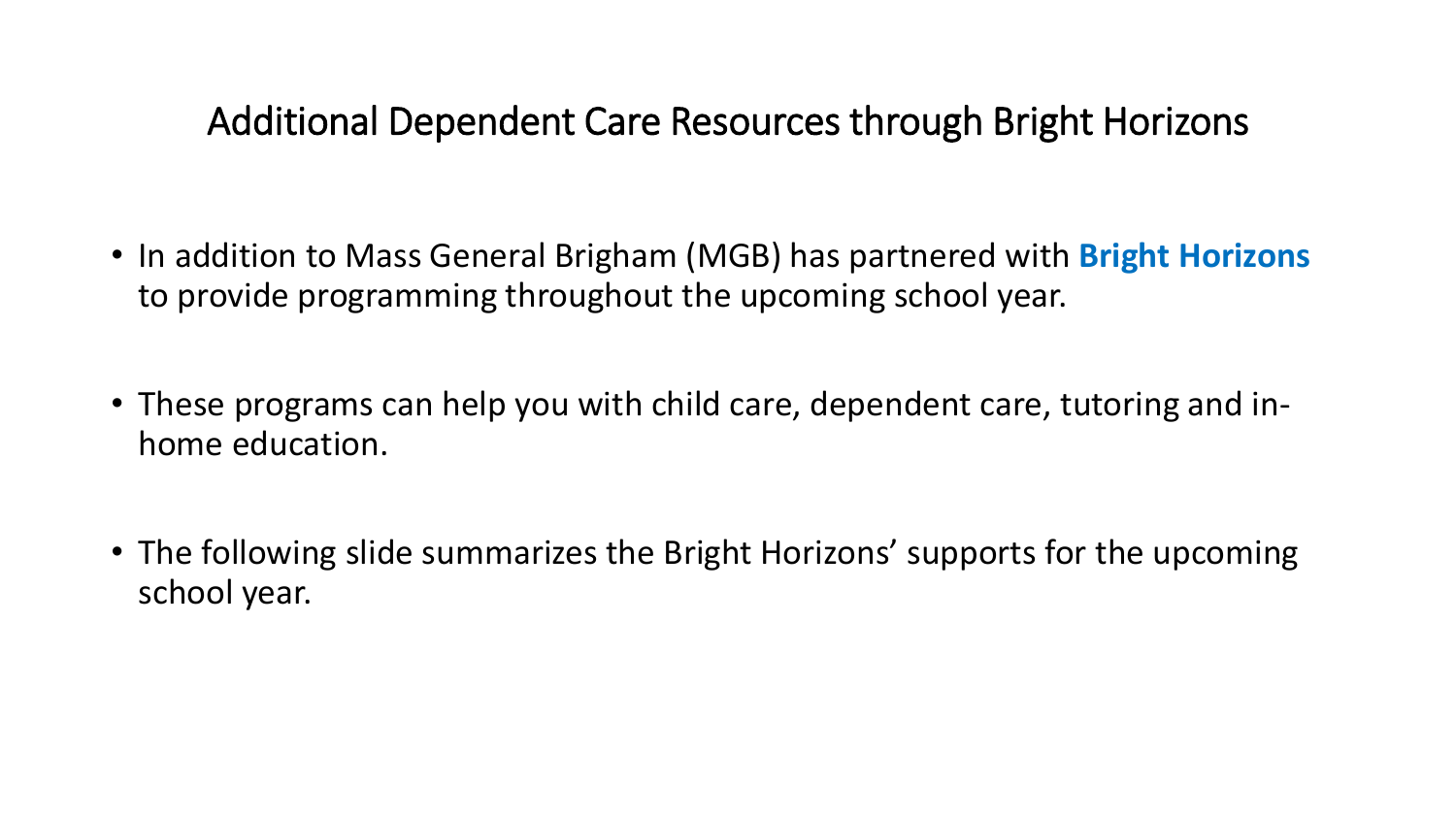#### **Bright Horizons**

#### **Primary Care Solutions (Infants to 5 Years Old)**

Jump ahead on Bright Horizons center waitlists with Preferred Enrollment. Access tuition discounts of 10% at more than 40 partner centers that in Massachusetts and New Hampshire (discount does not apply to Bright Horizons branded locations; it only applies to partner locations). Take advantage of a free premium database of sitters or get discounts on a local nanny placement service. These resources can help you find nannies trained in instructional support and virtual sitters.

#### **Back-Up Care Solutions (Infants to Adults)**

Reserve reliable center-based or in-home back-up care with COVID-19 protocols to keep your family healthy and safe. Cost for back-up care is \$3 per hour (for up to 3 children from the same family) for employees who earn \$36 per hour or less (annualized salary of \$75,000 or less). All others will pay \$8 per hour (up to 3 children from the same family). Mass General Brigham will pay the remaining costs. In-home care from Bright Horizons will be available for 40 uses between July 14 and December 31, 2020.

If you have eldercare needs, get free access to YearsAhead, an online resource for elder care needs, including free assessments and caregiver search tools.

#### **Educational Support**

Get discounted tutoring, test prep, enrichment classes, and even virtual or in-home Learning Pods to help your child navigate this challenging time.



|                  | <b>Primary Care</b><br>$(0 - up to 5 years)$                                                                                                                | <b>Back-up Care</b><br>$(0 - \text{Adu}$ (0                                                                                           | <b>Educational Support</b><br>$(5-18$ years)                                                                                                                  |
|------------------|-------------------------------------------------------------------------------------------------------------------------------------------------------------|---------------------------------------------------------------------------------------------------------------------------------------|---------------------------------------------------------------------------------------------------------------------------------------------------------------|
| <b>In-Center</b> | <b>Enhanced: Tuition discounts @</b><br>$\bullet$<br>40+ partner centers in MA/NH<br>Preferred enrollment at Bright<br>$\bullet$<br><b>Horizons Centers</b> | Enhanced: 40+ additional Bright<br>Horizon locations in MA/NH                                                                         | N/A                                                                                                                                                           |
| In-Home          | • New: Nannies trained in<br>instructional support<br>• Nanny & sitter search, free<br>background checks                                                    | Vetted, contracted caregivers<br>٠<br>45% increase in capacity<br>In-home backup is also offered by<br>Care.com (see below)           | <b>Enhanced:</b> Educational caregiver<br>$\bullet$<br>search - self-service or<br>placement<br>New: Resources to create school-<br>age "learning pods"       |
| <b>Virtual</b>   | <b>New:</b> Search tools for arranging<br>virtual sitting                                                                                                   | <b>New:</b> YearsAhead provides online<br>resources for elder care needs.<br>including free assessments and<br>caregiver search tools | <b>Enhanced: Revolution Prep</b><br>$\bullet$<br>discounts for online tutoring<br><b>New:</b> Varsity Tutors and<br>$\bullet$<br>MarcoPolo Learning discounts |